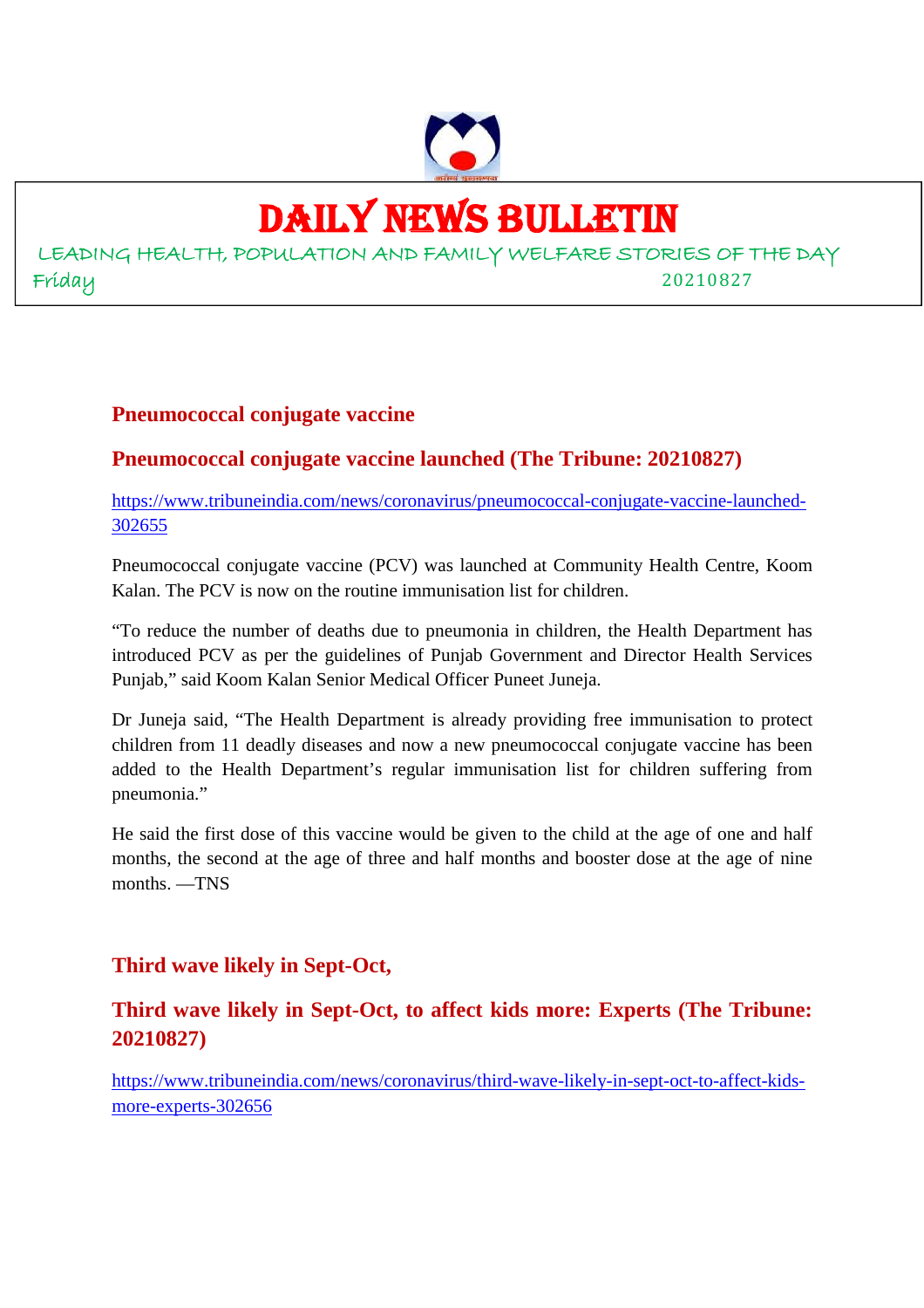Experts are warning that the third wave of Covid would likely strike in September-October. It would affect children more and they would have similar risks as adults.

However, if adults in the family wear masks and maintain hand hygiene, social distancing and get vaccinated against Covid, they can prevent infection among children in the family and protect them.

"Lactating mothers should also get vaccinated against Covid. After delivery, even if the mother is Covid positive, the baby and the mother should not be separated. All babies should be exclusively breastfed for the first six months, irrespective of the Covid status of the mother. The virus is usually not transmitted through breast milk. In fact, the baby will receive antibodies against the virus through breast milk," said Dr Rajinder Gulati, a paediatrician and retired SMO, Civil Hospital, Khanna.

Children infected with Covid may be asymptomatic. Some can have fever, cough, cold or loose stools. If a child infected with coronavirus does not have respiratory distress, he/she can be isolated at home. In case of respiratory distress, it is mandatory to seek medical advice and care, said Dr Gulati further.

Another expert, Dr Gurmeet Singh, a private practitioner, said it is important to ensure that the affected children are not dehydrated. These children can be given fluids, such as rice gruel, tender coconut water and fruit juice, in addition to nutritious diet. If the child has loose stools, homemade or commercially available Oral Rehydration Solution (ORS) can be given. Oral Paracetamol is enough for managing fever in children. Administering unnecessary medicines without appropriate medical advice can be dangerous, he maintained.

In case the child has other chronic problems, like asthma, diabetes or epilepsy, the respective medications should be continued with medical advice. Children should avoid stepping out of the house unnecessarily. They should not be taken to overcrowded places, he added.

Dealing with children in Covid times

REDUCE SCREEN TIME Due to the pandemic and home confinement, children are likely to experience psychological problems like stress or depression. It is advisable to reduce their screen time. Unnecessary information which is like to cause fear and panic need not be shared with children.

SIT AND TALK It is important that the parents sit down and interact freely with the children. All their concerns should be addressed diligently. In case a child has psychological issues, appropriate counselling and medical care should be given.

KEEP THEM ENGAGEDTo keep children active and happy, they can be engaged in different games at home. Their talents should be identified and they should be encouraged to improve their skills in the area/ areas of their choice.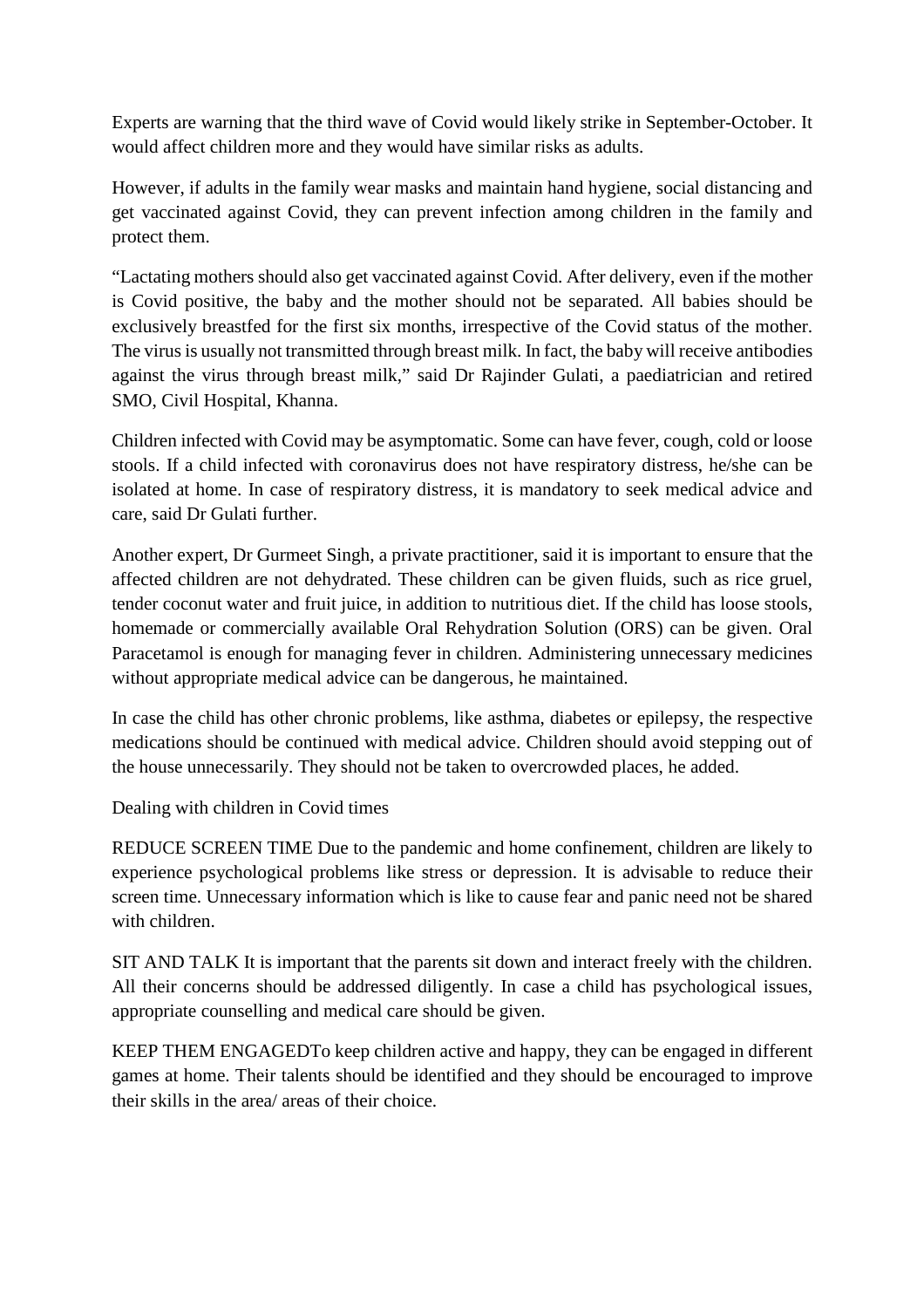#### **Expect Covid-19 cases to double in 2 months**

# **Expect Covid-19 cases to double in 2 months: Expert (The Tribune: 20210827)**

https://www.tribuneindia.com/news/coronavirus/expect-covid-19-cases-to-double-in-2 months-expert-302660

Covid-19 cases can be expected to double in Punjab in about 64 days, under the assumption that the growth rate remains constant, said Dr Paul Kattuman from the University of Cambridge.

In a forecast on the future of Covid in the state, submitted to the government, a copy of which is with The Tribune, the Reader of Economics at Cambridge Judge Business School said there was high probability that cases were accelerating in Punjab at present.

"There is likelihood of geographic spillover from neighbouring states, especially Himachal Pradesh, where infection is rising," Dr Kattuman predicted.

Drawing a map of transmission trajectory of the epidemic, the Kerala native based his forecast on daily growth of virus cases and reproduction number (Rt).

With an estimated Rt value 1.05, higher than last week, he opined that the state could record 50 fresh cases daily by August end while the daily growth rate estimated value of 1.1 per cent positive cases was expected to double the new cases in 64 days, the expert said.

Dr Kattuman recommended continuing with the policy of enforcing containment and closure measures when infection increases and easing restrictions when possible.

"These measures are likely to drive state-level reproductive number to oscillate around the threshold of 1 in the coming weeks," he felt, while predicting that this stage was likely to last till the vaccination coverage grows to a level consistent with herd immunity.

Acting on the expert's forecast and recommendations, the state government has further ramped up the test, trace, treat, vaccinate and strict enforcement of Covid-appropriate behaviour.

The ongoing testing drive has been extended to OPD/ IPD patients at government and private hospitals, travellers at entry points of airports, railway stations and bus stands, industrial workers and inmates of labour colonies, staff at marriage palaces, restaurants, pubs/ bars, gyms, government offices, de-addiction centres and public transport.

With the help of stringent measures being taken to keep the Covid situation under control, the reproduction number has dropped to less than 1, and daily growth rate of fresh cases has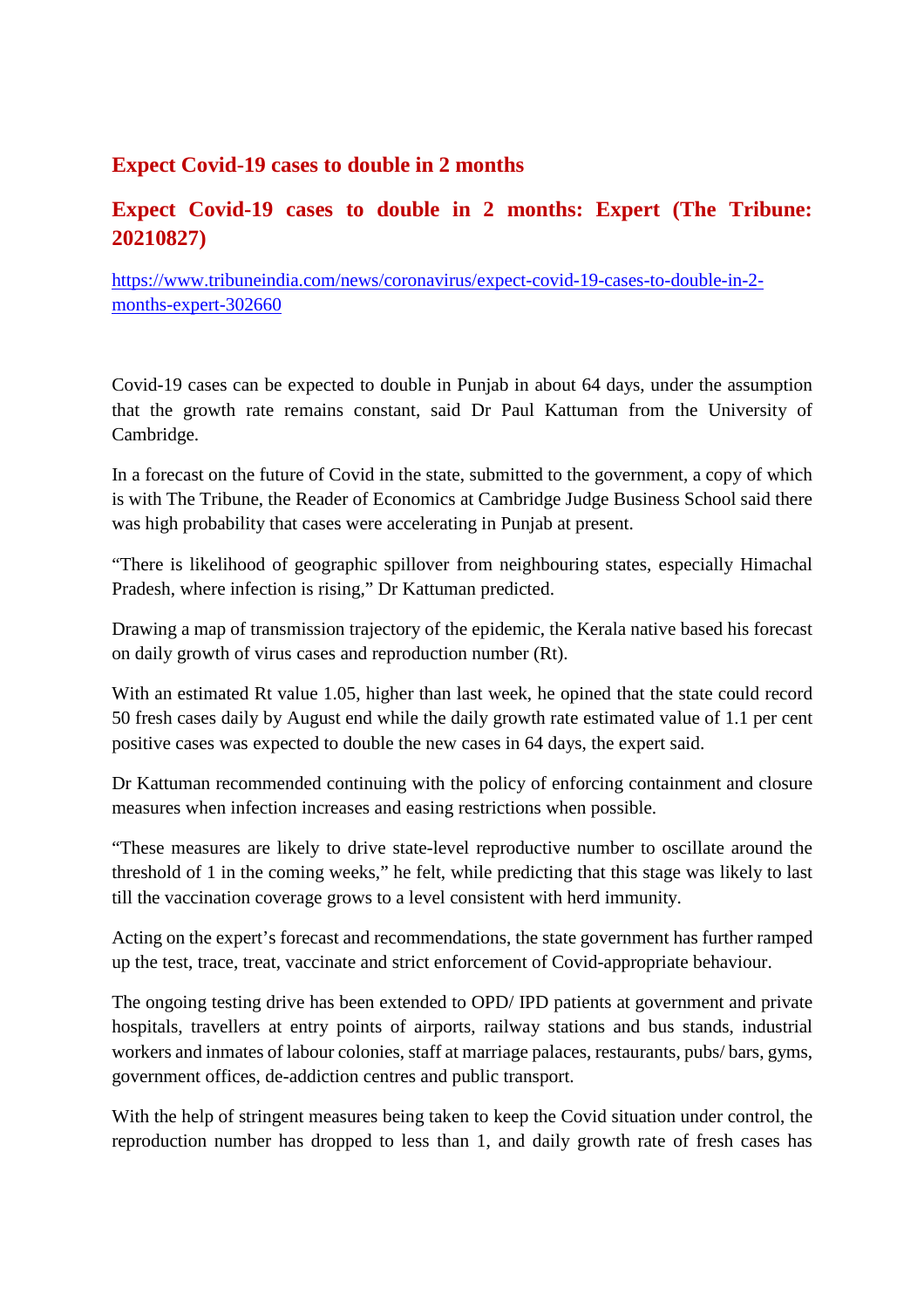become negative. We shall continue to monitor the situation and take requisite action in future as well. —Vini Mahajan, Chief Secretary

#### **India's Covid numbers**

#### **The southern factor in India's Covid numbers (Hindustan Times: 20210827)**

#### **https://epaper.hindustantimes.com/Home/ArticleView**

By Jamie MullickIndia faced a brutal second wave of Covid-19 starting February that ran through the country till May. When this wave peaked on May 9, daily new cases fell sharply almost throughout India. However, in recent weeks, a growing outbreak in Kerala – apparently sparked by Onam festivities – has again started dominating headlinesOn Wednesday, the state reported 31,445 new infections, making it responsible for more than two-thirds of all new cases reported across India on the day. The state's tally on Wednesday was also the most infections lodged in any state in India in a single day since May 27, when Tamil Nadu recorded 33,361 new cases.It is a given that Kerala, of course, is the region reporting the highest number of new cases. But if we look at big states seeing high number of cases with respect to their population, we see others on the list are largely located in southern India. After Kerala (561 cases per million in the past week) on the list lie Maharashtra (37 cases per million), followed by Andhra Pradesh (25), Tamil Nadu (22), Odisha (20), Karnataka (20), and Telangana (9).Here are five charts that try to how the post-second wave battle against the disease has weighed heavily on southern India and Maharashtra.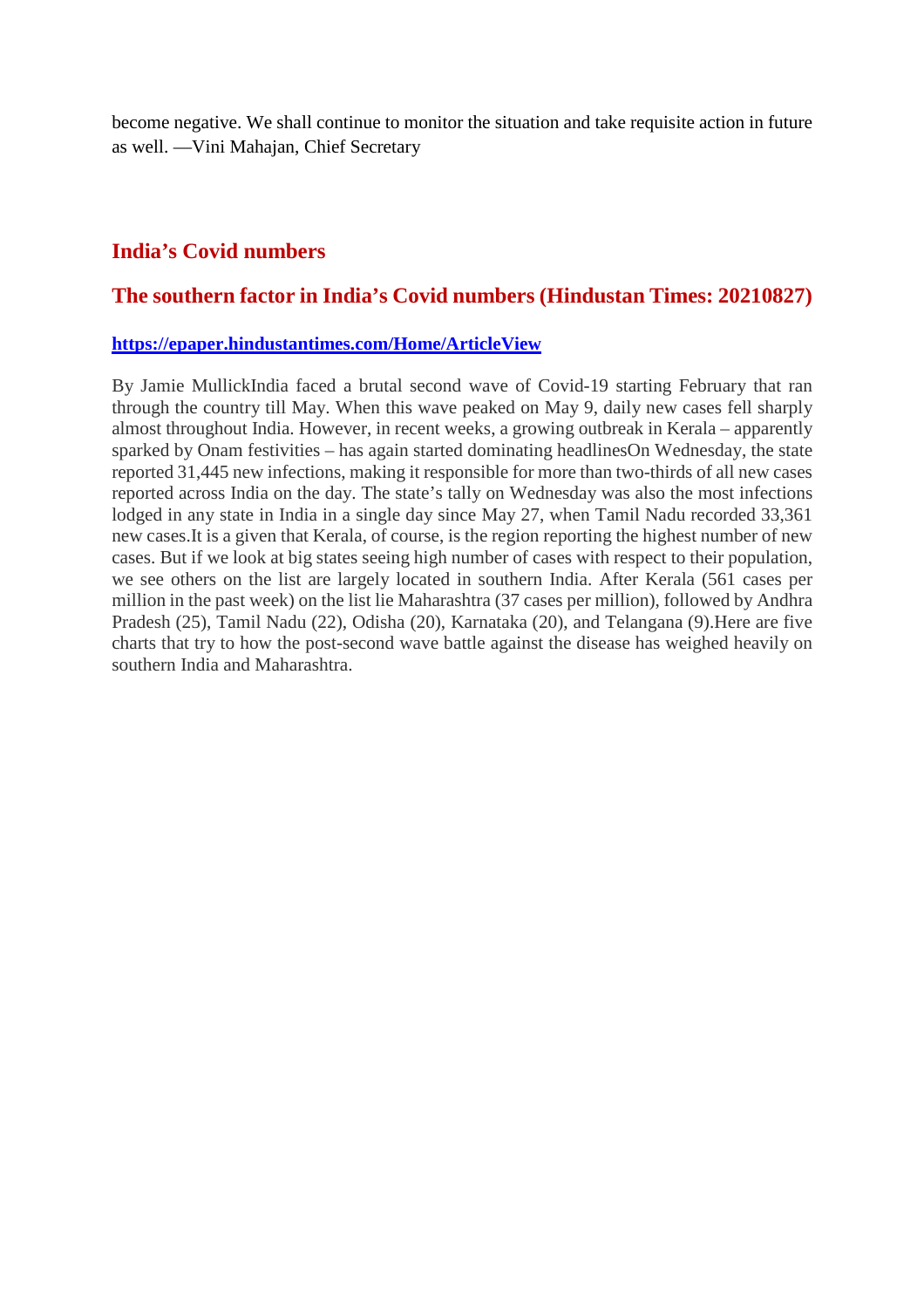India sees a minor rise in cases and deaths

The seven-day average of daily new cases in India has risen from a 156-day low of 24 infections per million for the week ending Sunday to 25.3 for the week ending Wednesday.

While this may only be a 5% increase, and is heavily influenced by numbers from Kerala, it remains a cause of concern. In the same period, the seven-day average of reported deaths across the country (per million population) has seen an increase of 10%.

And while the death trajectory has seen sudden spurts since June due to states such as Maharashtra and Bihar adding deaths to their tallies that had earlier gone unreported (see chart), the recent spurt is not due to any major death toll reconciliation.

All figures used in this analysis have been normalised using the region's population as it provides a common comparison point for areas vastly different in size and population.

# **WEEKLY AVERAGE OF NEW CASES AND** DEATHS PER MILLION POPULATION IN INDIA



# Kerala contributing 58% of India's new cases

More than 58% of all new infections reported across the country in the past week can be traced back to just Kerala - a statistic that underscores how large an outlier the state is to the overall trend.

With population factored in, Kerala has reported 561 new cases per million in the past week against a national average of around 25. But when Kerala's numbers are removed from the national tally, the latter sees a massive drop there have been an average of around 11 new infections per million every day in the past week in the rest of India.

Another way to look at these numbers is that. per capita. Kerala is currently reporting 52 times as many new cases in the past week as the rest of the country.

# **WEEKLY AVERAGE NEW CASES PER MILLION** IN KERALA AND REST OF INDIA



# But Kerala's share in deaths is still not as bad

When the same calculations are applied to the number of deaths reported due to Covid-19 in the past week, Kerala's numbers (though still high) see a marginal improvement. The state has been responsible for 35% of all deaths reported across India in the past week a much lower share than its caseload.

With population factored in, the state has seen 3.8 deaths per million residents against a national average of around 0.4 fatalities per million. Even removing Kerala's numbers from the national tally to derive the "Rest of India"

# **WEEKLY AVERAGE DEATHS PER MILLION** IN KERALA AND REST OF INDIA

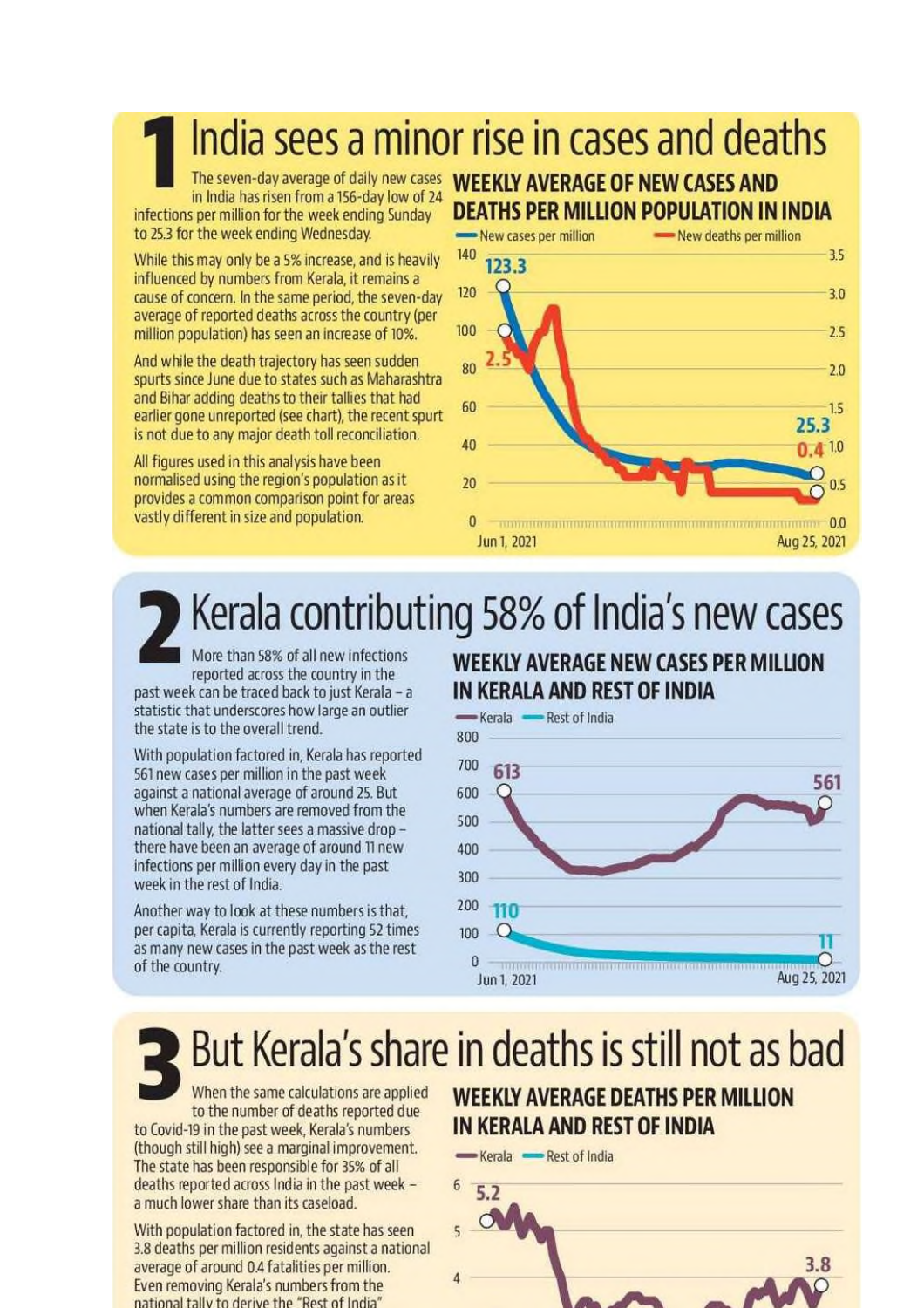# **Health tips for diabetics**

# **Health tips for diabetics: Three lifestyle habits to manage blood sugar levels (The Indian express: 20210827)**

https://indianexpress.com/article/lifestyle/health/easy-lifestyle-tweaks-tips-manage-bloodsugar-diabetes-diet-7435741/

Dietitian Mansi Padechia recommends simple lifestyle changes to manage diabetes

blood sugar rise issues, diabetes, how to manage blood sugar levels, indianexpress.comm indianexpress, lifestyle diseases, diabetes dietPrevent blood sugar rise with these simple changes in your daily life. (Source: Getty Images/Thinkstock)

There is a lot of information available on how one can manage manage blood sugar levels and diabetes. But the basics often get ignored. To help you make the right choices, here's a quick guide from dietitian Mansi Padechia who said that simple lifestyle tweaks can go a long way in helping curb rising blood sugar levels, and therefore prominent lifestyle disorders like diabetes.

"Are you confused with a lot of information on diabetes? Here's what you need to you need to do," she captioned her Instagram post.

Walk for 15 minutes post meals. This will make a big difference when it comes to managing your sugar levels. Your body absorbs most of the sugar at this time, and hence movement helps.

#### **Physical Fitness**

### **How exercise may help keep our memory sharp (The Indian express: 20210827)**

https://indianexpress.com/article/lifestyle/health/how-exercise-may-help-keep-our-memorysharp-7471774/

Irisin, a hormone produced by muscles during exercise, can enter the brain and improve cognition, a new mouse study suggests.

Exercise, fitnessWe have plenty of evidence already that exercise is good for the brain. (Source: Pixabay)

IRISIN, A HORMONE PRODUCED BY MUSCLES DURING EXERCISE, CAN ENTER THE BRAIN AND IMPROVE COGNITION, A MOUSE STUDY SUGGESTS.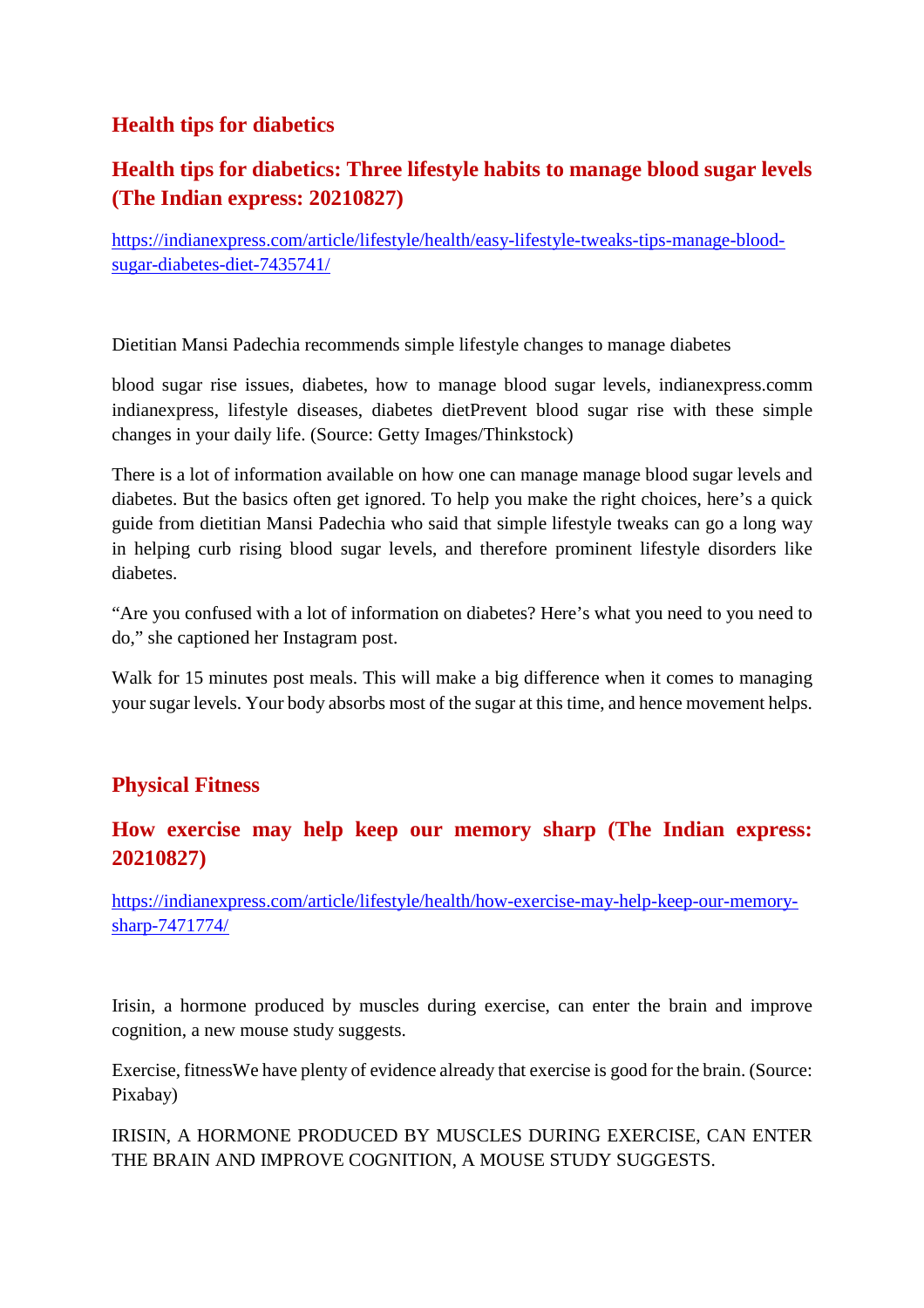An intriguing new study shows how exercise may bolster brain health. The study was in mice, but it found that a hormone produced by muscles during exercise can cross into the brain and enhance the health and function of neurons, improving thinking and memory in both healthy animals and those with a rodent version of Alzheimer's disease. Earlier research shows that people produce the same hormone during exercise, and together the findings suggest that moving could alter the trajectory of memory loss in ageing and dementia.

We have plenty of evidence already that exercise is good for the brain. Studies in both people and animals show that exercise prompts the creation of new neurons in the brain's memory center and then helps those new cells survive, mature and integrate into the brain's neural network, where they can aid in thinking and remembering. Large-scale epidemiological studies also indicate that active people tend to be far less likely to develop Alzheimer's disease and other forms of dementia than people who rarely exercise.

But how does working out affect the inner workings of our brains at a molecular level? Scientists have speculated that exercise might directly change the biochemical environment inside the brain, without involving muscles. Alternatively, the muscles and other tissues might release substances during physical activity that travel to the brain and jump-start processes there, leading to the subsequent improvements in brain health. But in that case, the substances would have to be able to pass through the protective and mostly impermeable blood-brain barrier that separates our brains from the rest of our bodies.

Those tangled issues were of particular interest a decade ago to a large group of scientists at Harvard Medical School and other institutions. In 2012, some of these researchers, led by Bruce M. Spiegelman, the Stanley J. Korsmeyer Professor of Cell Biology and Medicine at the Dana-Farber Cancer Institute and Harvard Medical School, identified a previously unknown hormone produced in the muscles of lab rodents and people during exercise and then released into the bloodstream. They named the new hormone irisin, after the messenger god Iris in Greek mythology.

Tracking the flight of irisin in the blood, they found it often homed in on fat tissue, where it was sucked up by fat cells, setting off a cascade of biochemical reactions that contributed toward turning ordinary white fat into brown. Brown fat is much more metabolically active than the far more common white type. It burns large numbers of calories. So irisin, by helping to create brown fat, helps amp up our metabolism.

But Dr. Spiegelman and his colleagues suspected irisin might also play a role in brain health. A 2019 study by other researchers had shown that irisin is produced in the brains of mice after exercise. That earlier research had also detected the hormone in most of the human brains donated to a large brain bank — unless the donors had died of Alzheimer's disease, in which case their brains contained virtually no irisin.

That study strongly suggested that irisin lowers the risks of dementia. And in the new study, which was published last week in Nature Metabolism, Dr. Spiegelman and his collaborators set out to quantify how.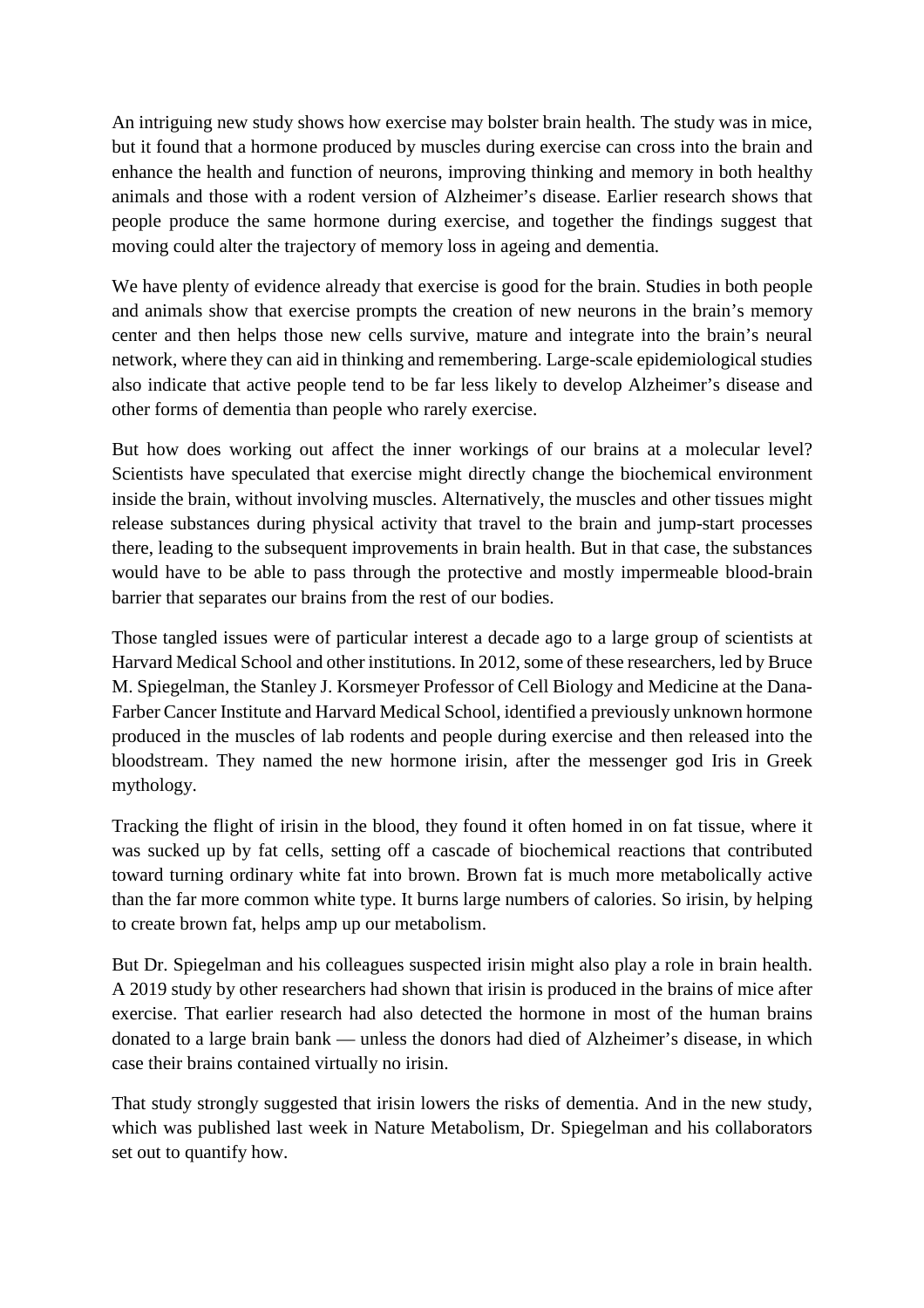They began by breeding mice congenitally unable to produce irisin, and then allowing those and other normal, adult mice to run on wheels for a few days, something the animals seem to relish doing. This form of exercise usually lifts subsequent performance on rodent tests of memory and learning, which happened among the normal runners. But the animals unable to make irisin showed few cognitive improvements, prompting the researchers to conclude that irisin is critical for exercise to enhance thinking.

They then looked more closely inside the brains of running mice with and without the ability to make irisin. All contained more newborn neurons than the brains of sedentary mice. But in the animals without irisin, those new brain cells appeared odd. They had fewer synapses, the junctions where brain cells send and receive signals, and dendrites, the snaky tendrils that allow neurons to connect into the neural communications system. These newly formed neurons would not easily integrate into the brain's existing network, the researchers concluded.

But when the scientists used chemicals to increase irisin levels in the blood of animals unable to make their own, the situation in their brains changed notably. Young mice, elderly animals and even those with advanced cases of rodent Alzheimer's disease began performing better on tests of their memory and ability to learn. The researchers also found signs of reduced inflammation in the brains of the animals with dementia, which matters, since neuroinflammation is thought to hasten the progression of memory loss.

Importantly, they also confirmed that irisin flows to and crosses the blood-brain barrier. After the researchers injected the hormone into the bloodstreams of the genetically modified mice, it showed up in their brains, although their brains could not have produced it.

Taken as a whole, these new experiments strongly suggest that irisin is a key element in "linking exercise to cognition," Dr. Spiegelman said.

It also might someday be developed as a drug. He said that he and his collaborators, including Christiane D. Wrann, an assistant professor at Massachusetts General Hospital and Harvard Medical School and a senior author of the new study, hope eventually to test whether pharmaceutical versions of irisin could slow cognitive decline or even raise thinking skills in people with Alzheimer's.

This was a mouse study, though, and much research still needs to be done to establish whether our brains react like rodents' to irisin. It's also unknown how much or what types of exercise might best amplify our irisin levels. But even now, Dr. Wrann says, the study reinforces the idea that exercise can be "one of the most important regulators" of brain health.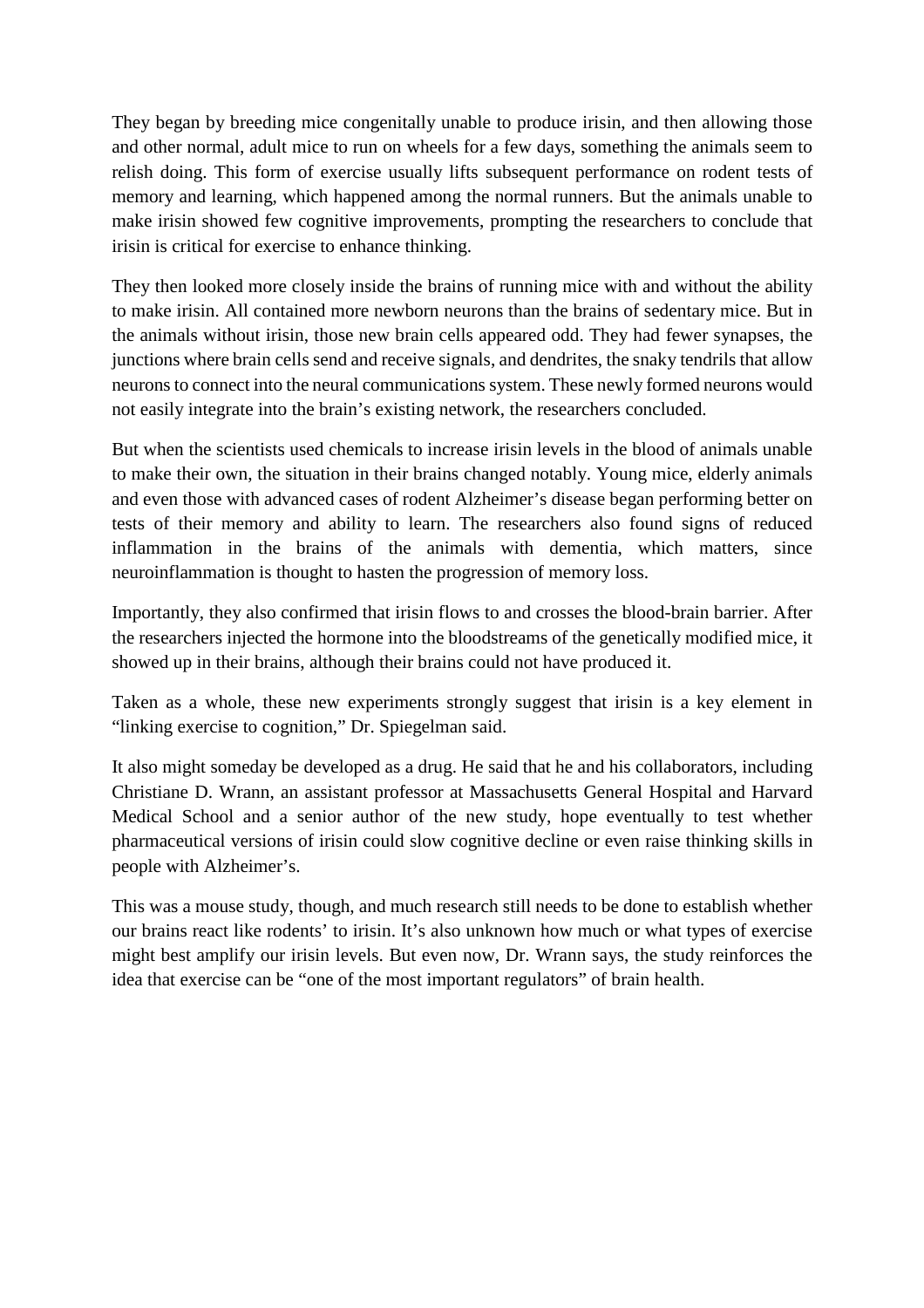#### **Fitness alert: 3 exercises**

# **Fitness alert: 3 exercises men must do for hair growth, flat stomach and glowing skin(The Indian express: 20210827)**

https://indianexpress.com/article/lifestyle/fitness/three-effective-exercises-men-mustpractice-for-hair-growth-flat-stomach-and-glowing-skin-7468280/

"You need to start going to the gym and lift some weights," said nutritionist Rujuta Diwekar

exercise, fitnessWe have plenty of evidence already that exercise is good for the brain. (Source: Pixabay)

People are finally paying more attention to their lifestyle habits to stay fit and healthy. But along with physical fitness, one must also take care of their skin and hair. While more women are now paying focus towards the same, most men still don't pay as much attention.

But, it must be noted that men have different skin textures and fitness requirements, and hence need a special routine to ensure good skin and health.

Regular exercise is believed to be one of the most effective ways to not just lose belly fat and get a flat stomach, but also improve hair growth and skin. According to nutritionist Rujuta Diwekar, "You need to start going to the gym and lift some weights".

Diwekar, who regularly shares nutrition and fitness related posts on her social media accounts, once again took to Instagram to share three exercises that men must include in their fitness regime.

#### **Covid (The Asian Age: 20210827)**

http://onlineepaper.asianage.com/articledetailpage.aspx?id=15795947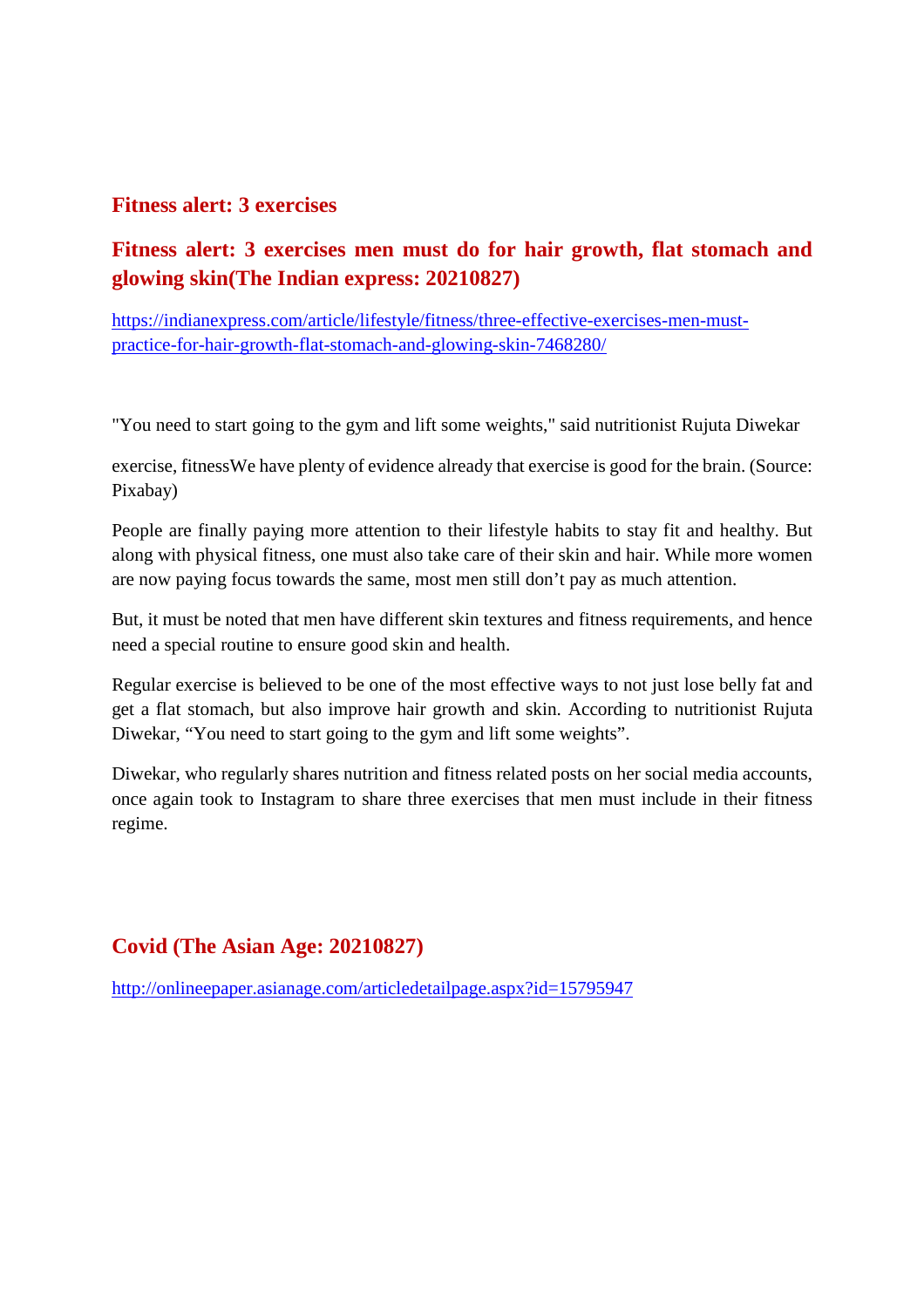# ■ 'Over 1L kids orphaned or lost a parent' Ensure uninterrupted edu of Covid orphans: SC to AP

#### **PARMOD KUMAR** NEW DELHI, AUG. 26

The Supreme Court on Thursday directed the Andhra Pradesh government to ensure that there is no break in the education of children studying in private schools who have become orphans or lost their parents during the Covid-19 pandemic.

There are 329 orphan children and 7,110 children who have lost one of their parents due to the Covid infection.

The top court direction to Andhra Pradesh government came as the National Commission for Protection of Child Rights (NCPCR) said that there are around one lakh children who need support and care as they have lost either one or both parents in the Covid pandemic year.

NCPCR told the court that 8,161 children have become orphans and 92,475 lost one of the parents since March 2020 when the pandemic THE COURT ordered the Andhra government. **Child Welfare Committee** and district education officer to impress upon the private schools to waive off the fee of these children or state itself should bear the cost of the education of these children, including that of books and uniforms

assumed menacing proportions in the country.

Ordering the continuity of education of the Covid orphans studying in private schools for the current academic year, a bench comprising

Justices L. Nageswara Rao and Aniruddha Bose ordered the Andhra government Pradesh along with Child Welfare Committee (CWC) and district education officer to impress upon the private schools to waive off the fee of these children or state itself should bear the cost of the education of these children including that of books and uniforms

The court also asked the district magistrate to uploads information about these children relating to all the six stages that includes identification of children who are orphaned or lost one of their parents, steps for immediate relief. inquires by the child welfare committees leading to social investigation report of each child, monitoring of children by CWC and the district child protection officer to ensure that the benefits announced by the Central and the state governments reach these children.

The Supreme Court order came during the hearing of a suo motu relating petition to "Contagion of Covid 19<br>virus in children protection home". The hearing saw the broadening of its scope when the court embarked on addressing the conditions of children of parents who lost their lives to Covid.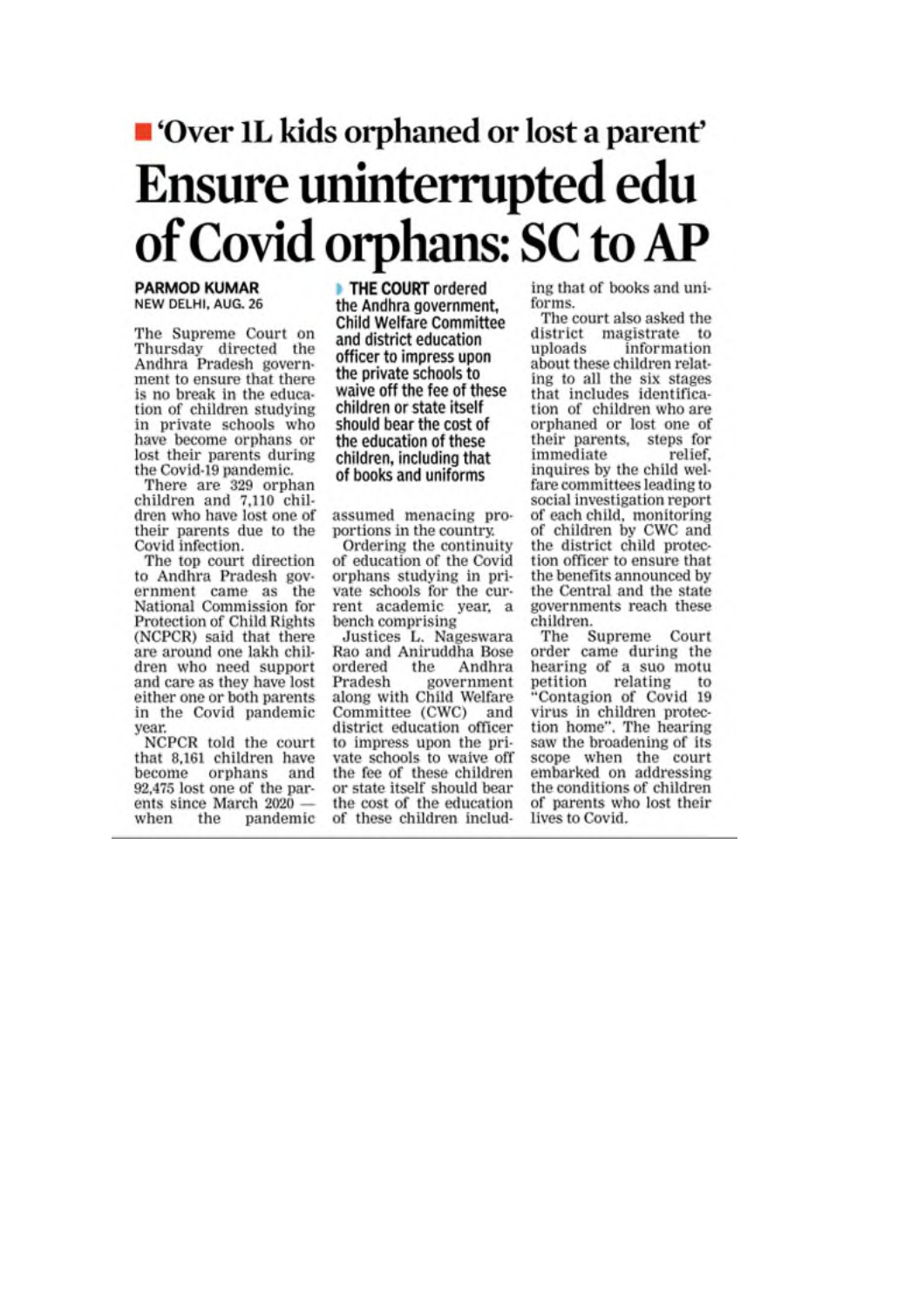# **Caste Census (The Asian Age: 20210827)**

http://onlineepaper.asianage.com/articledetailpage.aspx?id=15794986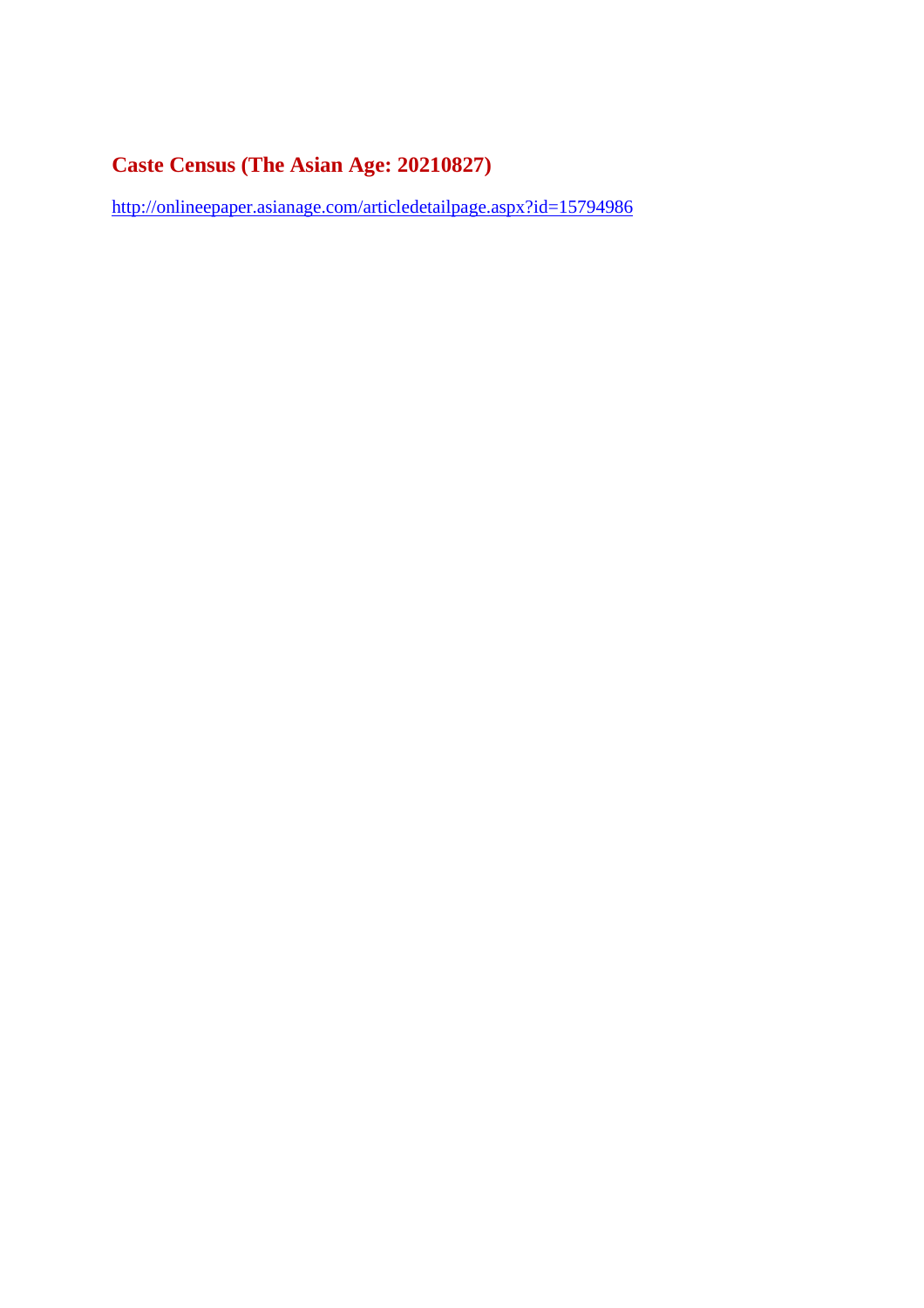# **Caste census and quotas:** It's a political minefield



Shikha Mukerjee

quivocation is the invariably political response to demands for a scientifically designed, statistically robust fullfledged caste census, because it shrinks the wriggle room that ruling national parties need to dodge the demand for corrections on the one hand and address the issue of equity, inequality, justice and positive action on the other.

The middle order of the Other Backward Castes is like an unchecked minefield. Dissatisfaction and a growing sense of discrimination and relative deprivation of this very large but heterogeneous constituency of voters exerting pressure for inclusions as backwards with all benefits and an increase in the bundle of benefits is politically impossible to reject or even disagree with. To accept and agree to a castebased robust decadal headcount of all individuals is to plunge into a political maelstrom.

A proper caste census, the last such census being the one done in 1931, is a long-standing demand that ruling national parties<br>have managed to put off by substituting the census<br>with a slightly different methodology that has farreaching consequences. The Congress agreed to a caste census and then ended up by substituting it with the Socio-Economic and Caste Census in 2011. The data on caste was never fully released.

The BJP is in much the same boat. It agrees that a caste count should be done. but it refuses to commit to a census. Prime Minister Narendra Modi's meeting with the all-party delegation led by Bihar chief minister Nitish Kumar, which included leaders from the B.IP. Tejashwi Yadav of the Opposition RJD, Dipankar<br>Bhattacharya of the CPI- ML) Liberation and his non-committal response on it says it all.

Neither he nor the BJP can disagree with the demand for a caste census, nor can they afford to accept and agree to such an exercise. A caste census is not simply a head count; it comes with a commitment to reframe policies that fix the problems of inequality. relative deprivation and the skewed distribution of benefits to those castes and sub-castes that are found to be worse off and it reveals both the successes and the failures of the State in addressing the problem of marginalisation and deprivation and backwardness.

One estimate indicates that of the 2,633 OBC subcastes that figure in the Centre's list for reservations in jobs, almost onefourth or 25 per cent have been filled from about 10 dominant OBC sub-castes.

The overwhelming bulk of recruitment and admission to higher education institutions, that is 97 per cent. for OBCs has been captured by a select 25 per cent of OBC sub-castes. Depriving the privileged 10 dominant castes by redistributing the benefits to other OBC sub-castes is<br>asking for trouble on a<br>largescale. Correcting the skew in recruitment and admission of OBCs in educational institutions is equally politically dangerous for a party that is heavily dependent on votes OBCs in Uttar from Pradesh to give it the scale of wins it needs to stay in power in the state and at the Centre.

Across politically crucial states, the BJP's success in<br>pulling in OBC voters that is, the middle order understands that its strength and has learnt to use  $it$   $-$  has delivered some outstanding victories as the Centre for the Study of Developing Societies<br>survey report reveals. In Uttar Pradesh in the 2019<br>Lok Sabha and 2017<br>Assembly polls, the BJP<br>pulled in between 41 per<br>cent and 47 per cent OBC votes. In Karnataka it<br>pulled in 50 per cent OBC<br>votes for the Lok Sabha and 43 per cent for the state Assembly. In Bihar, in the Lok Sabha polls, the BJP pulled in 26 per cent OBC votes; in the Assembly elections in 2020, the BJP pulled in only 19 per cent of OBC votes while the RJD garnered 29 per cent.

The difference in vote-<br>share between the Lok Sabha and Assembly polls is the challenge that OBCs and the various sub-castes into which they are divided present to a ruling national party that is seeking re-election. The difference in the way OBCs voted is the capacity they have to negotiate.

Passing the buck to the states as the BJP did with graceless haste in the recently-held Monsoon Session of Parliament by passing the 127th constitutional amendment that restores to the states the power to draw up their own OBC lists has not distracted politically savvy OBC leaders from their demand for data with which they know they can drive a much harder bargain.

Kamandal or Hindutva identity politics is simple and cheap. The cost of discrimination and deprivation is borne by the Muslims, who are an insignificant group in terms of votes for the BJP. Mandal or OBC-SC-ST politics is vastly different. The cost of exclusion is borne by others within the same category of voters. The BJP has a successfully tested playbook for the mobilisa-

**Having allowed** Mr Modi to play the OBC listing card, the BJP is now faced with the task of either doing it or ducking it. Either way, it will have to pay for the dissatisfaction that will follow...

tion of Kamandal sentiments to add to its core voters, though the playbook was an inglorious failure in West Bengal.

It has no playbook for managing Mandal politics; all the BJP has is a rudimentary Excel sheet. The Excel sheet worked in UP for instance to show the BJP where opportunity lay for mobilising voters unhappy with the tilted preferences of the Samajwadi Party and Bahujan Samaj Party. But in 2022, there are other pools of unhappy OBC-SC voters and the BJP needs a really sophisticated<br>playbook to keep together all OBCs and SCs that voted for it in the past and tap into new voters going forward.

The habit of denying responsibility perfected by Narendra Modi in his seven years as Prime Minister may not work for caste politics. Having allowed Mr Modi to play the OBC listing card, the BJP is now faced with the task of either doing it or ducking it. In both situations it will have to pay for the dissatisfaction that will follow from drawing up a fresh list of OBCs and the creamier layer; in key states including UP Karnataka, Gujarat and Bihar, where it is in power, like and in states Rajasthan. Odisha and Maharashtra, where it is the party in waiting, the BJP has made its life more difficult.

Caste politics, as the Bihar delegation's visit underscored, is not a parcel that can be passed. It is a field of unchecked that landmines can explode under the slightest pressure. To negotiate about marginalisation within an already marginalised group based on contending perceptions,<br>because Mr Modi will not call for a caste census, is dangerously risky. Using an Excel sheet to calculate the incalculable effects of perception and dissatisfaction will be the BJP leadership's biggest challenge.

> Shikha Mukerjee is a senior journalist in Kolkata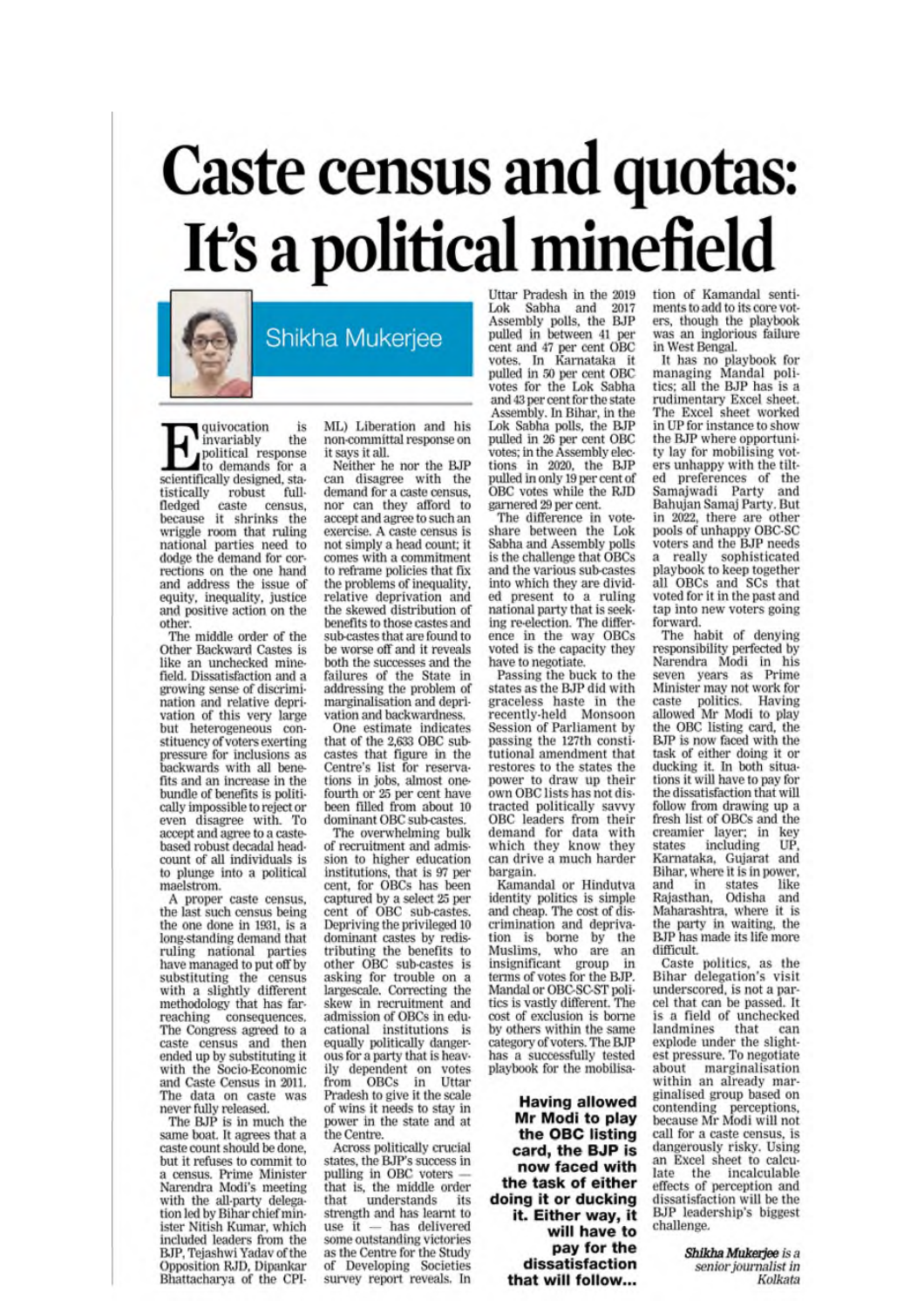### **Guidelines**

#### **New to strength training? Follow these guidelines (The Hindu: 20210827)**

https://www.thehindu.com/life-and-style/fitness/new-to-strength-training-here-are-someguidelines/article34769224.ece

Tread cautiously if you are lifting weights or doing body weight exercises for the first time

It's been over a month since Tanya Goenka embarked on a fitness routine. "I had an active childhood — swimming, dancing, karate and Taekwondo," says the 18-

#### **Coronavirus live**

# **Coronavirus live | Officials on edge as school kids begin testing positive in Andhra Pradesh (The Hindu: 20210827)**

https://www.thehindu.com/news/national/august-27-2021-coronavirus-liveupdates/article36131138.ece

The Centre has asked Kerala and Maharashtra, both having high number of Covid cases, to intensify efforts to check the spread of the virus through interventions like contact tracing and vaccination

India's COVID-19 vaccination coverage has crossed 61 crore, the Union health ministry said on August 26. Nearly 68 lakh (67,87,305) vaccine doses were

#### **Vaccination**

# **14,421 persons got COVID-19 despite vaccination (The Hindu: 20210827)**

https://www.thehindu.com/news/national/karnataka/state-sees-14421-breakthroughinfections/article36129007.ece

Officials stress that only 0.03% of the total 93,04,200 fully-vaccinated persons have been reinfected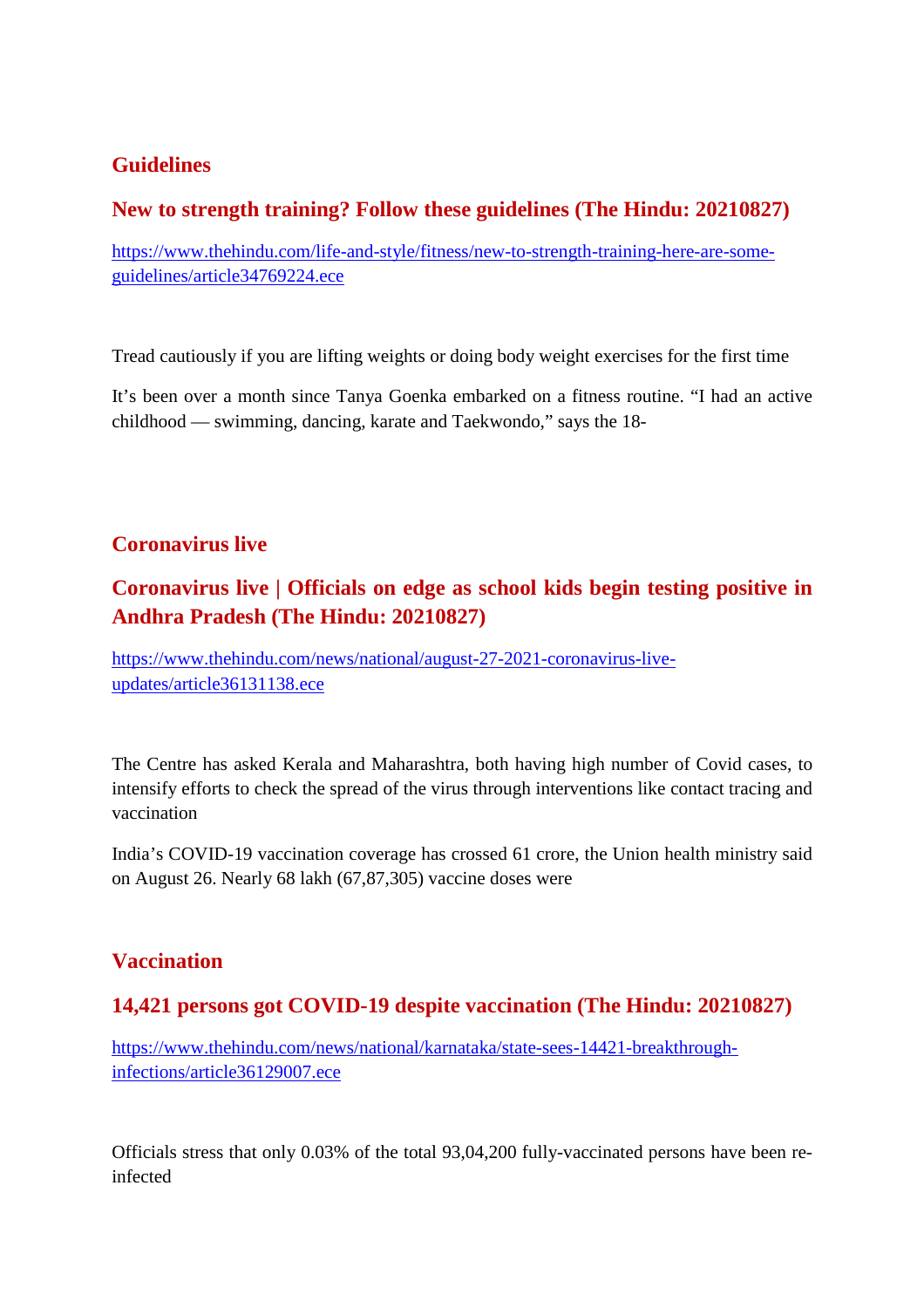Karnataka has recorded 14,421 breakthrough COVID-19 infections, and 126 of the patients have succumbed to the disease ever since the start of vaccination.

#### **Vaccine**

# **Coronavirus | There is no vaccine shortage, says Health Ministry (The Hindu: 20210827)**

https://www.thehindu.com/news/national/coronavirus-there-is-no-vaccine-shortage-sayshealth-ministry/article36124718.ece

No word yet on when Moderna and the Johnson & Johnson vaccines will be available in India

India isn't facing any shortage of COVID vaccine right now, Health Secretary Rajesh Bhushan said on Thursday. He was responding to a question about some

### **COVID-19: Active cases**

# **COVID-19: Active cases continue to rise in Maharashtra; active case tally now at 50,393(The Hindu: 20210827)**

https://www.thehindu.com/news/national/other-states/covid-19-active-cases-continue-to-risein-maharashtra-active-case-tally-now-at-50393/article36128066.ece

Pune reports high surge with more than 1,100 new cases; Mumbai 398

Maharashtra's active case tally continued to rise with the State's Covid-19 cases exceeding its recoveries for the third consecutive day. While 5,108 new cases

#### **Jaycovid Vaccine (Hindustan: 20210827)**

https://epaper.livehindustan.com/imageview\_1008785\_85371474\_4\_1\_27-08- 2021\_3\_i\_1\_sf.html